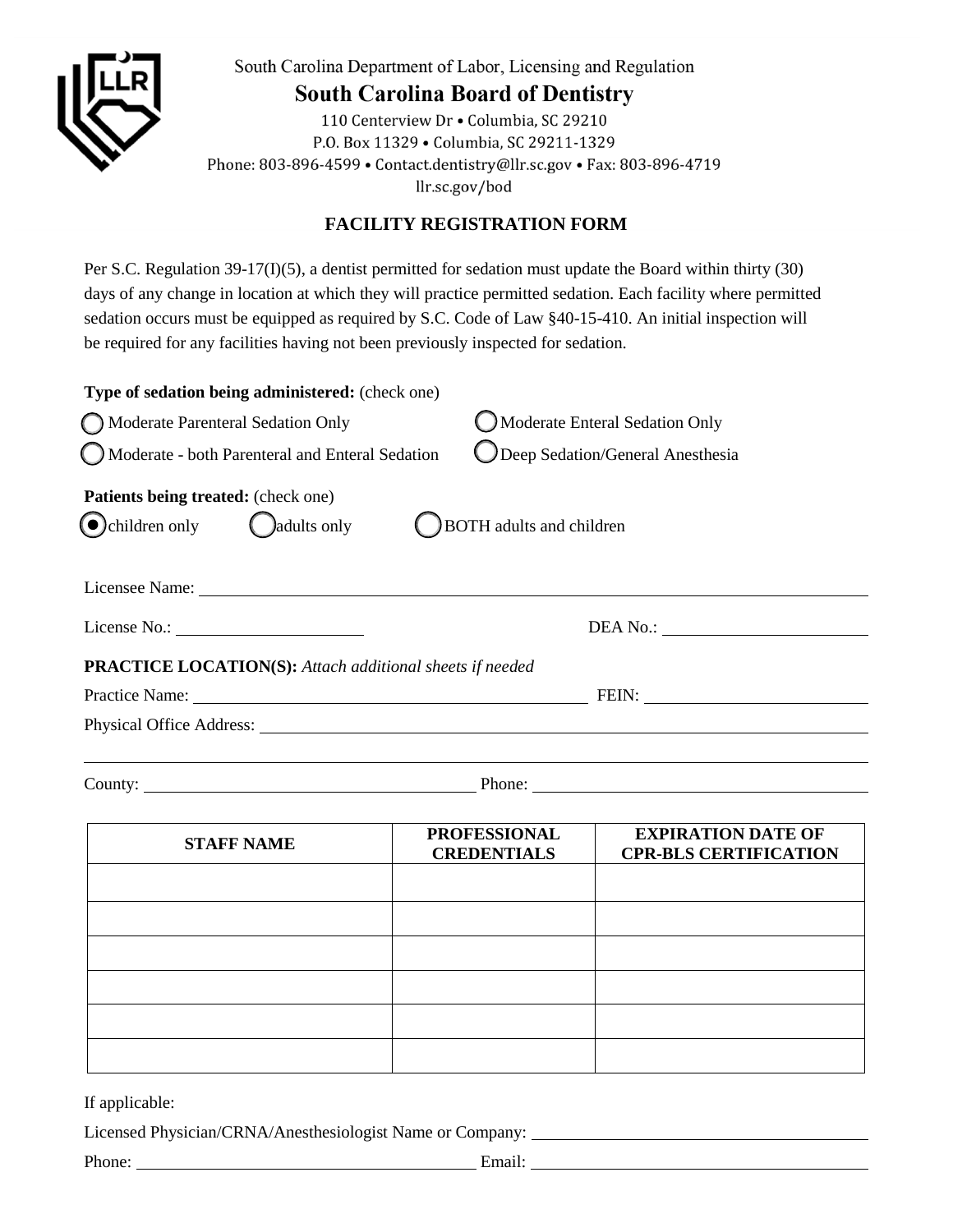| <b>Additional Location</b> |                                           |                                                           |  |
|----------------------------|-------------------------------------------|-----------------------------------------------------------|--|
|                            |                                           |                                                           |  |
|                            |                                           |                                                           |  |
|                            |                                           | Phone: $\overline{\phantom{a} \phantom{a} \phantom{a}}$   |  |
| <b>STAFF NAME</b>          | <b>PROFESSIONAL</b><br><b>CREDENTIALS</b> | <b>EXPIRATION DATE OF</b><br><b>CPR-BLS CERTIFICATION</b> |  |
|                            |                                           |                                                           |  |
|                            |                                           |                                                           |  |
|                            |                                           |                                                           |  |

If applicable:

| Licensed Physician/CRNA/Anesthesiologist Name or Company: |        |  |
|-----------------------------------------------------------|--------|--|
| Phone:                                                    | Email: |  |

Additional Location

Practice Name: FEIN:

Physical Office Address:

County: Phone: Phone: Phone: Phone: Phone: Phone: Phone: Phone: Phone: Phone: Phone: Phone: Phone: Phone: Phone: Phone: Phone: Phone: Phone: Phone: Phone: Phone: Phone: Phone: Phone: Phone: Phone: Phone: Phone: Phone: Phon

| <b>STAFF NAME</b> | <b>PROFESSIONAL</b><br><b>CREDENTIALS</b> | <b>EXPIRATION DATE OF</b><br><b>CPR-BLS CERTIFICATION</b> |
|-------------------|-------------------------------------------|-----------------------------------------------------------|
|                   |                                           |                                                           |
|                   |                                           |                                                           |
|                   |                                           |                                                           |
|                   |                                           |                                                           |
|                   |                                           |                                                           |
|                   |                                           |                                                           |

If applicable:

Licensed Physician/CRNA/Anesthesiologist Name or Company: